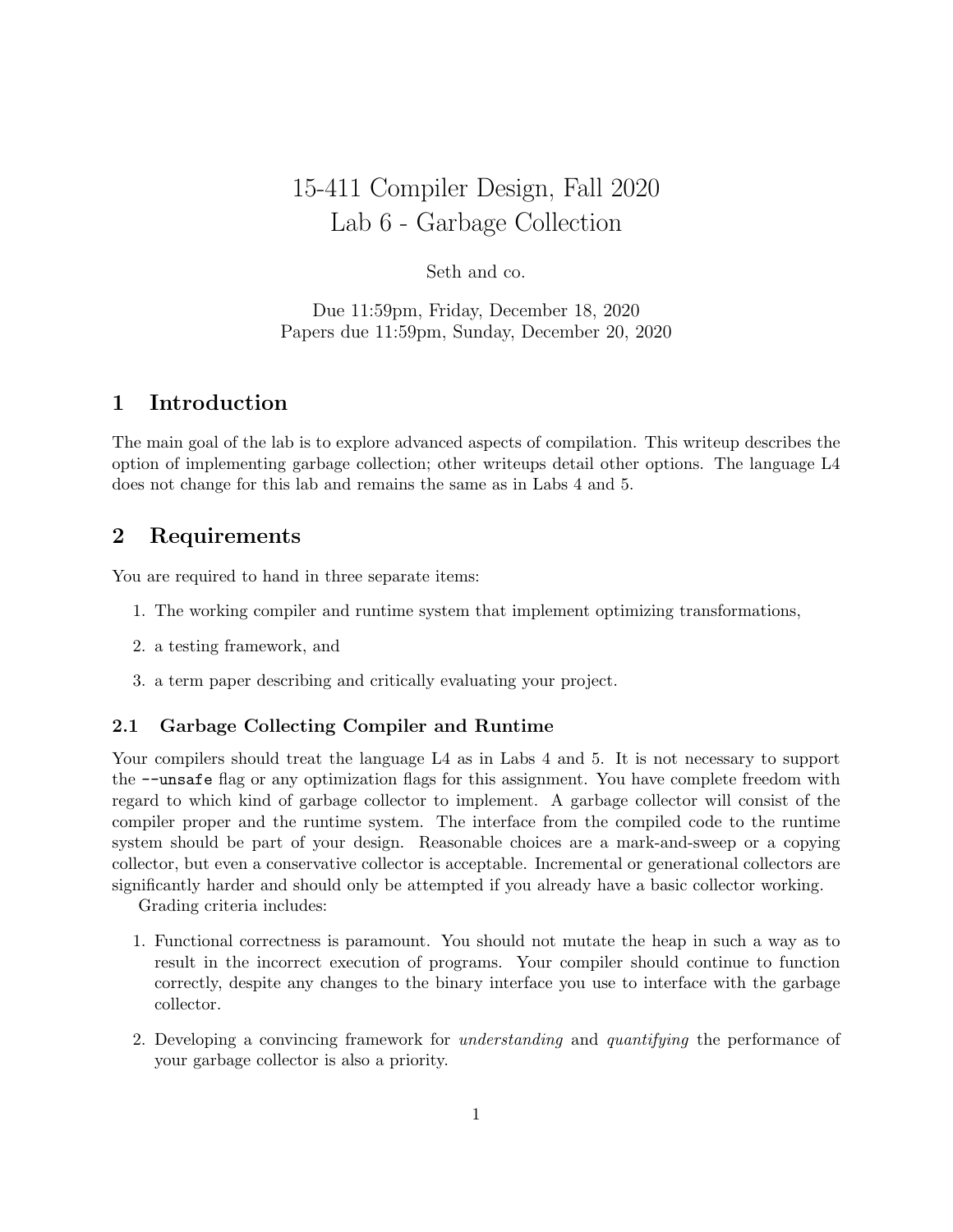- 3. The absence of memory leaks comes second. A garbage collector that takes a whole lot of processor time is not of much use if it cannot effectively collect parts of the heap that are no longer referenced. However, conservative collectors may not be able to reclaim all memory.
- 4. Performance is a distant third actual performance has a very minor effect on your grade. Optimizations to garbage collectors require a significant amount of time. Therefore, we recommend that you avoid premature optimizations.

#### 2.2 Tests and Measurement Tools

At minimum, your testing *must* be sufficient to provide strong evidence of two things:

- 1. Your garbage collector does not corrupt the heap, and does not leak memory.
- 2. Your garbage collector allows programs to run that would otherwise have failed due to lack of resources.

To this end, feel free to search through all of the test cases that we have accumulated through this semester for programs that are both realistic and usefully contrived to assemble a test suite. You will need to write contrived test cases designed specifically to ensure that your garbage collector goes through several collection cycles without corrupting the heap or leaking any memory. You will also need to run your compiled programs in an environment where memory is artificially constrained. You will be graded on how well you test your garbage collector.

#### 2.3 Something Extra

Beyond the basic implementation and perfunctory analysis described above, an excellent final project will include a little something extra. Exactly what your "something extra" is is up to you, but it should represent a different direction, rather than (just) being an incremental or generational version of the collector you implemented.

One category of "something extra" ideas involves going beyond the perfunctory analysis described above and doing a significant quantitative analysis of your garbage collector's performance. These are couple of (non-exhaustive) suggestions:

- Compare the performance of multiple garbage collection strategies. Note that this requires implementing multiple garbage collection strategies, which is rather ambitious!
- Compare the performance of your compiler to the Boehm-Demers-Weiser conservative collector used by the reference compiler, which can be used as a drop-in replacement for malloc(). You can do this either by compiling with the reference compiler and runtime or by obtaining the Boehm-Demers-Weiser collector (see <http://www.hboehm.info/gc/>).
- Extend L4 with manual memory management using a built-in free() function that accepts any pointer or array type. Compare the performance of the manual and garbage-collected memory management.
- Analyze the way in which performance is influenced by varying the total amount of memory available to your program. (You can measure performance both in terms of total running time and in terms of total number of collections.)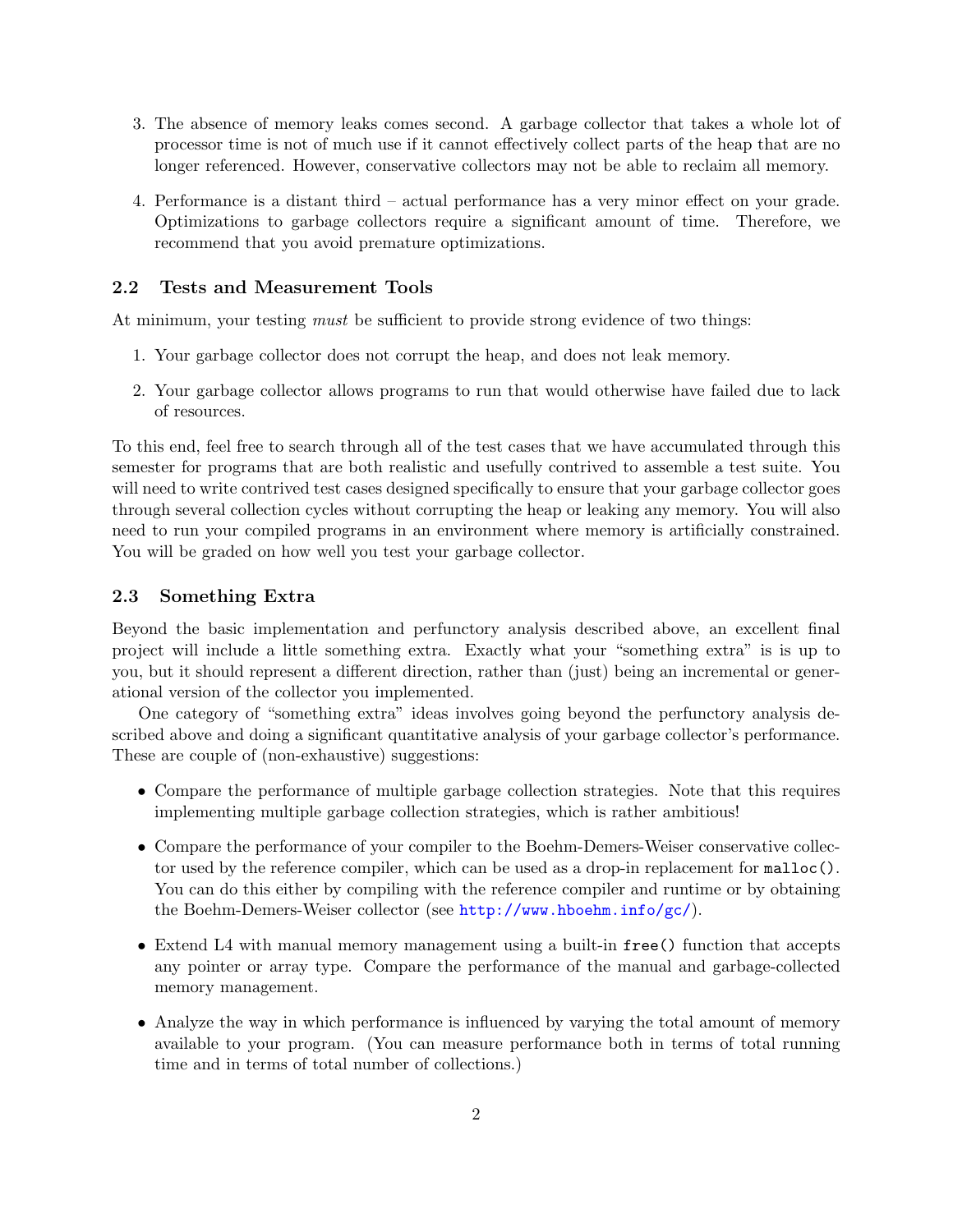Another way to do something extra is to explore a language feature that is enabled by garbage collection:

- Implement weak pointers, references that do not keep the allocations they point to from being reclaimed. In order to preserve memory safety, it must always be possible to determine if the target of a weak pointer has been reclaimed. Demonstrate an interesting program using weak pointers. (See section 7.1 of the Wilson review.)
- Implement *finalizers*, functions that are associated with a specific pointer or a specific type of pointer and that run when the pointer is freed by garbage collection. Demonstrate an interesting program using finalizers. (See section 7.2 of the Wilson review.)
- Implement a leak detector: use your garbage collection infrastructure to explore a safe implementation of free() that always safely detects double-frees (signaling a memory error) and reports the number of un-freed allocations when the program exits.

#### 2.4 Term Paper

Your paper should follow this outline.

- 1. Introduction. This should provide an overview of your implementation and briefly summarize the results you obtained.
- 2. Compilation. Describe the data structures, code, and information generated by the compiler in order to support the garbage collector. If applicable, describe the syntax and semantics of new language features.
- 3. Runtime System. Describe the runtime system of the garbage collector, giving details of the algorithms and also its implementation (most likely in C).
- 4. Testing Methodology. Describe the criteria based on which you selected and designed your tests, and explain how you use them to verify the functionality of your garbage collector.
- 5. Analysis. Critically evaluate your collector and sketch future improvements one might make to its basic design.

The term paper will be graded. There is no hard limit on the number of pages, but we expect that you will have approximately 5-10 pages of reasonably concise and interesting analysis to present.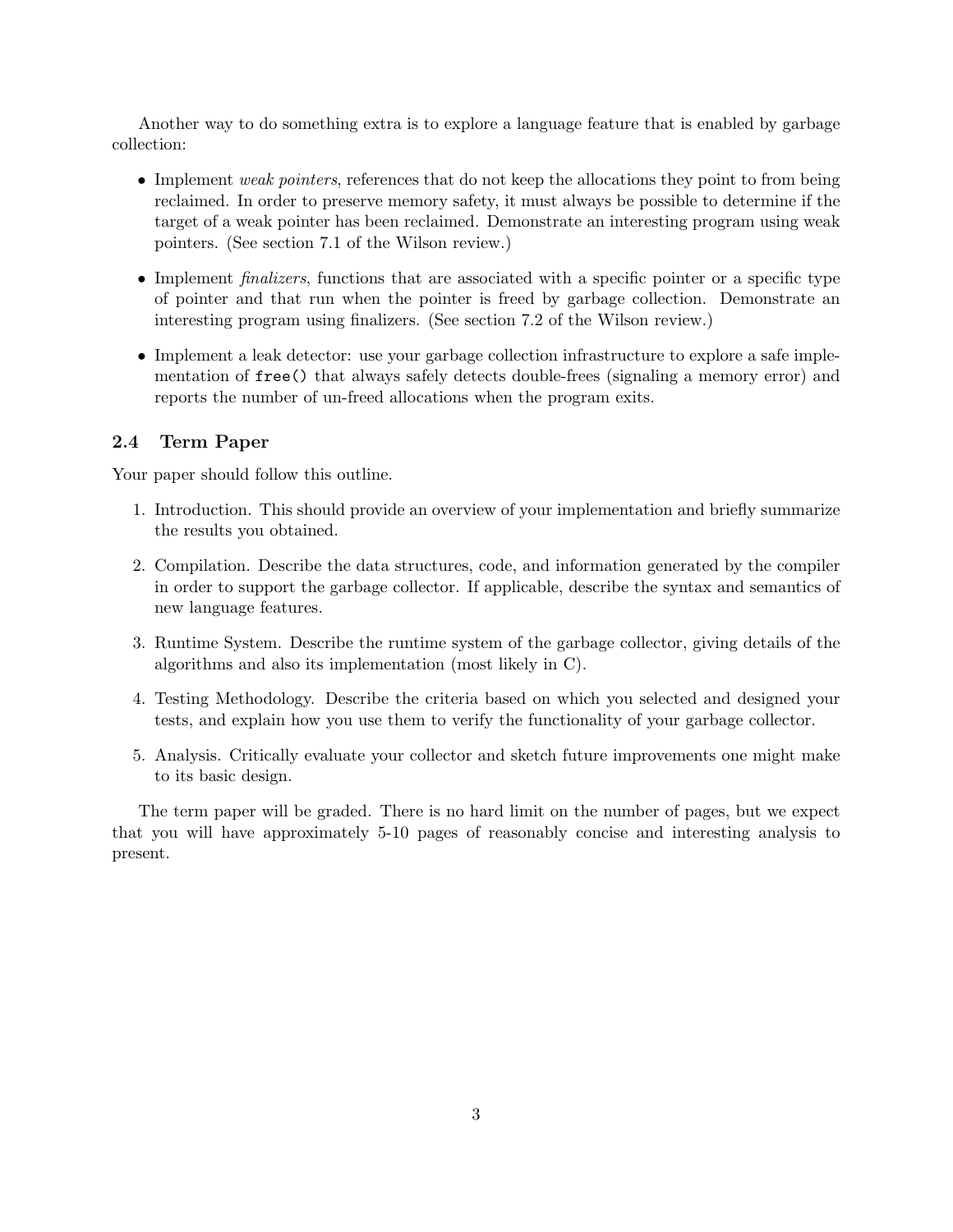## 3 Deliverables and Deadlines

All your code should be placed in subdirectories of the lab6 directory as before. Be sure to push to a branch named lab6gc. The autograder will run regression tests against your own tests and the same tests it used in Lab 5, but these will *not* directly contribute to your grade. (In particular, we don't care if there are lots of timeouts.) We will grade you based on the code and README file(s) you have checked in at the deadline.

#### Compiler Files (due 11:59pm on Fri Dec 18)

As for all labs, the files comprising the compiler itself should be collected in the lab6/ directory which should contain a Makefile. **Important:** You should also update the README file and insert a roadmap to your code. This will be a helpful guide for the grader. In particular, since there are likely to be many different projects undertaken, do introduce the project at the very top of the README.

Issuing the shell command

% make

should generate the appropriate files so that

% bin/c0c --exe <args>

will run your compiler in safe mode with support for garbage collection. It is not necessary to continue supporting any compiler flags besides -t.

After running make, issuing the shell command

% make test

should run all your own tests and print out informative output. The command

% make clean

should remove all binaries, heaps, and other generated files.

#### Runtime environment (due 11:59pm on Fri Dec 18)

You will need to extend the run411.c runtime file and/or write new runtime files to implement garbage collection. All necessary runtime files should be included in the lab6/compiler/ directory (or a subdirectory) for this assignment.

Because we don't know exactly how your runtime works, your compiler should have an additional flag  $-\text{exe}$ . If compiler is given a well-formed input file foo.11 or foo.12 as a command-line argument and is also given the --exe argument, it should generate a target file called foo.l1.s or foo.l2.s (respectively) in the same directory as the source file, and should also compile the garbage collector and runtime and link your generated assembly to create an executable foo.11.exe or foo.l2.exe (respectively).

Your README should explain how your compiler implements the  $-\text{exe}$  option, and should also explain how to link other runtimes and how to use any other command-line options used by the compiler or by the generated programs. For example, you may want a command-line argument accepted by either the compiler or the generated executable that determines how much heap space the executable is allowed to use.